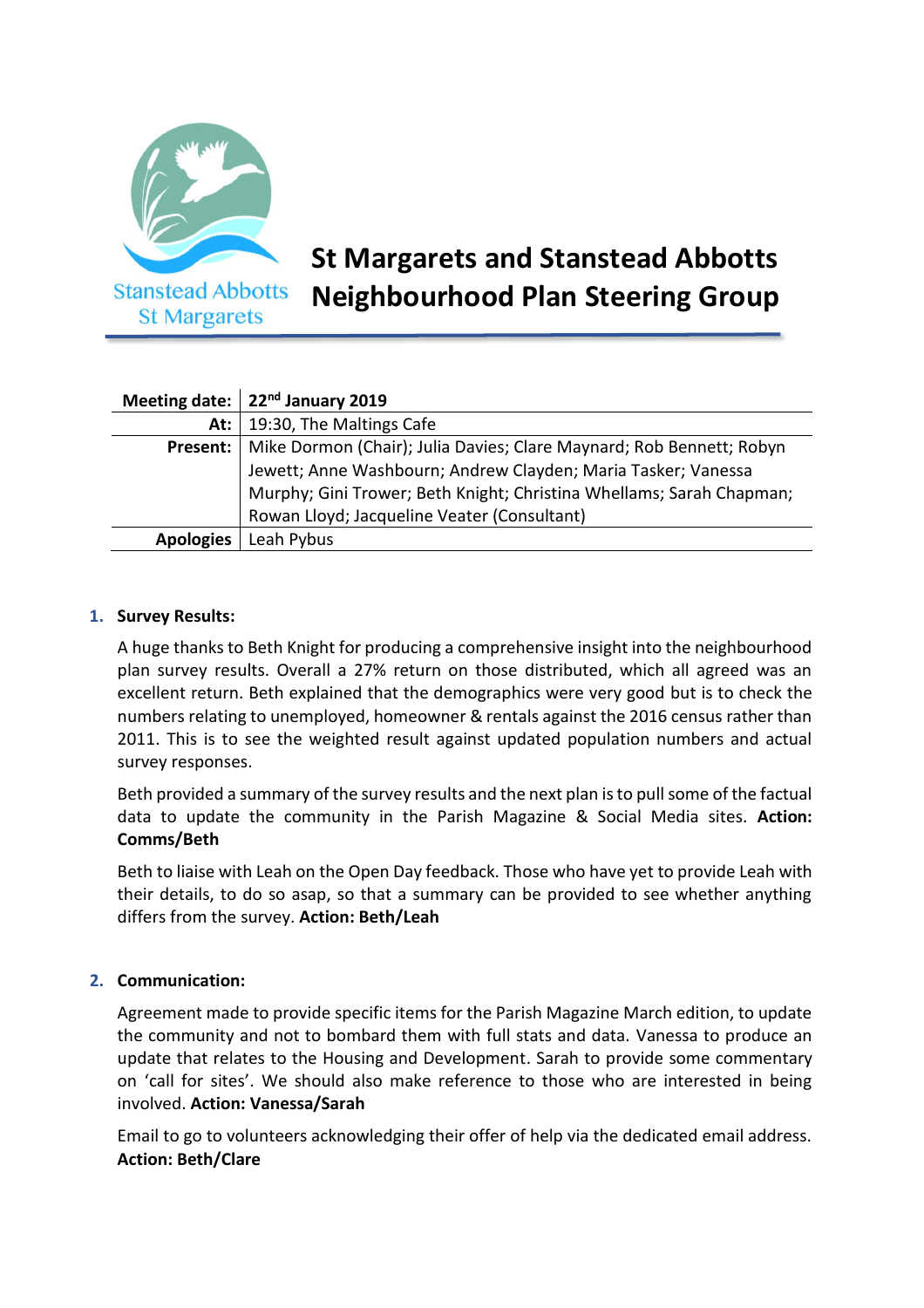Julia Davies offered the SAPC Annual Meeting as a venue to provide an update on the plan. Julia to investigate dates. **Action: Julia**

It was suggested that we use the Housing & Ecology boards from the open days to map the suggested sites for housing following the survey responses. Mike to provide photos of the boards to enable Anne to mark the map. **Action: Anne/Mike**

Review Land registry against the call for sites: **Action: Julia Davies**

#### **3. Action Plan:**

Jacqueline suggested that a spreadsheet be created that pulls together what everyone is working on following the survey ie: comments regarding local doctors surgery to be collated and passed to local doctors to deal with.

There is a need to plug the gaps from the survey ie: rentals, schools etc. We need to think of ideas to obtain responses. Vanessa updated the group on the progress made to visit local schools, so this is in hand.

#### **4. Emails:**

Clare Maynard agreed to monitor any emails received. The expectation is that there will not be a high volume but that this would be revisited should the situation change.

#### **5. Business Sub Group:**

Meeting to be organised to discuss & prepare survey/presentation. **Action: Mike & Andrew**

#### **6. Comms Sub Group**

Provide a template for sub groups to start writing their policies, so that all are working to the same format. JV to provide draft sample templates of policies prepared by other planning groups to VM. East Herts Strategic list also to be forwarded to VM. **Action: Vanessa & Jacqueline**

## **7. Costs & Funding**

MD confirmed that the survey and engagements costs were just under £1k. MD also gave an overview of the funding process and asked for an idea of budgets from each sub group by April. JD asked whether an amount should be agreed where approval is required & where 3 quotes would be needed. The majority of the expenditure is more than likely to be form the Comms Group, which Vanessa has in hand. **Action: All**